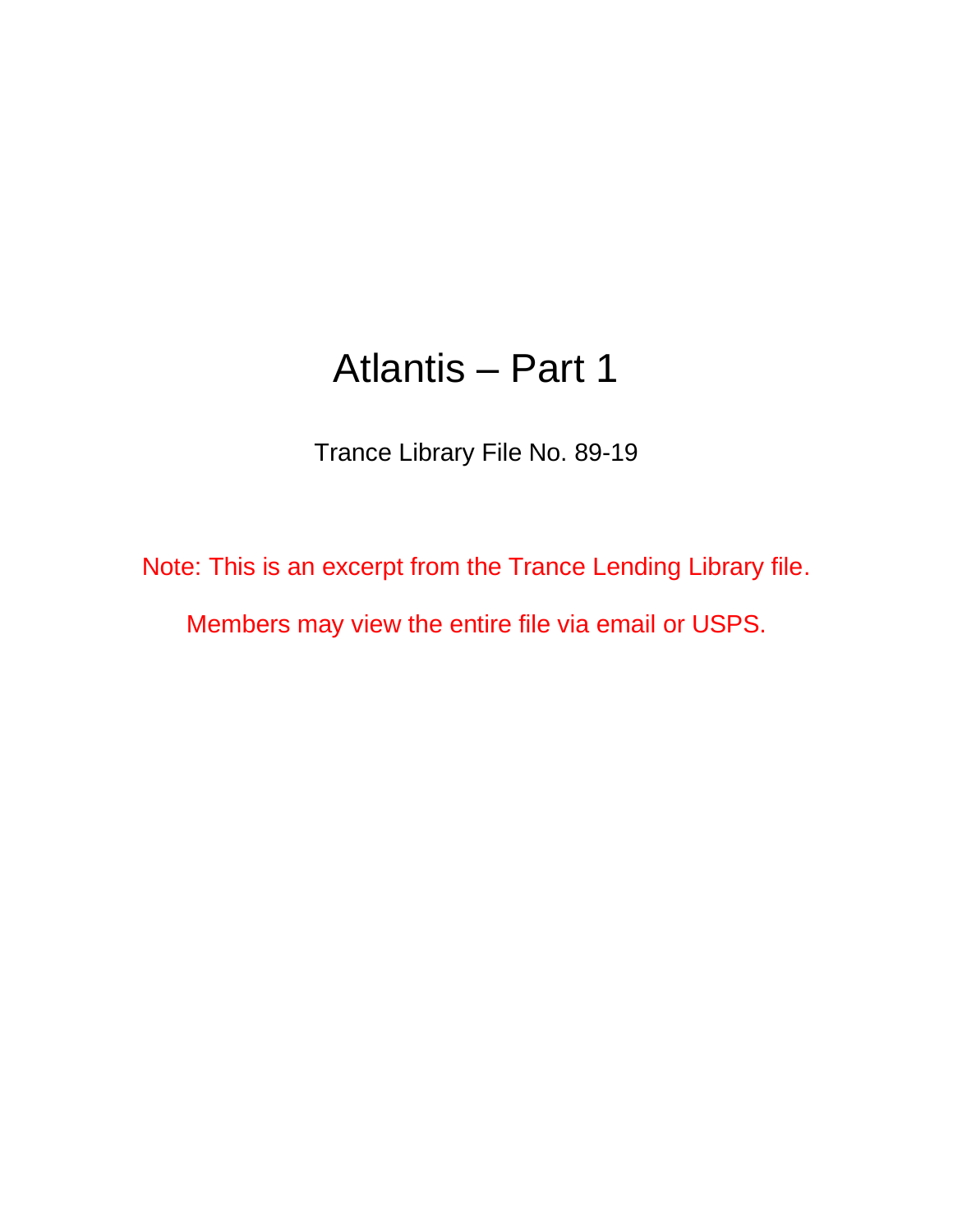## *Selection # 8 Atlantis – Part 1*

## *Atlantis was discussed on 78-06-10, the 46th Trance. The word "Atlantis" was first found on page 749, line 16.*

| 16 | ***: What was the government and civilization like in Atlantis?       |
|----|-----------------------------------------------------------------------|
| 17 |                                                                       |
| 18 | C: In the beginning when the migrations first began to the            |
| 19 | continent, the form of government or rule was not the same as it was  |
| 20 | in the end. Basically, when the Sons of Light moved to the            |
| 21 | continent, they set up a communal situation and the normal structure  |
| 22 | for the situation was to have one that could channel, shall we say,   |
| 23 | or was more attuned and then you would have twelve underneath the one |
| 24 | and underneath each of the twelve then would be the branches or the   |
| 25 | extension. Now that was the situation in the communal life style.     |
| 26 | As we said before, some of the Sons of Darkness migrated along with   |
| 27 | the Sons of Light and they were usually on the very, shall we say,    |
| 28 | outskirts of the situation. Of course, there were some that would not |
| 29 | come near the communal situation. But there was a mingling of the     |
| 30 | Sons of Darkness and the Sons of Light in that group that extended    |
| 31 | from the twelve, and as we said before, the Sons of Light developed   |
| 32 | the spiritual aspects of the civilization, the cultural aspects of    |
| 33 | the civilization. They brought the standards to the land. Of          |
| 34 | course, as time progresses then and more and more begin to occupy the |
| 35 | continent, you developed then into a firmer division in the           |
| 36 | civilization or in the people that had migrated to Atlantis.          |
| 37 | Naturally, the Sons of Darkness collected very solidly together and   |
| 38 | those that skirted, shall we say, the communal situation, the Sons of |
| 39 | Light, kind of, shall we say, teetered back and forth between the     |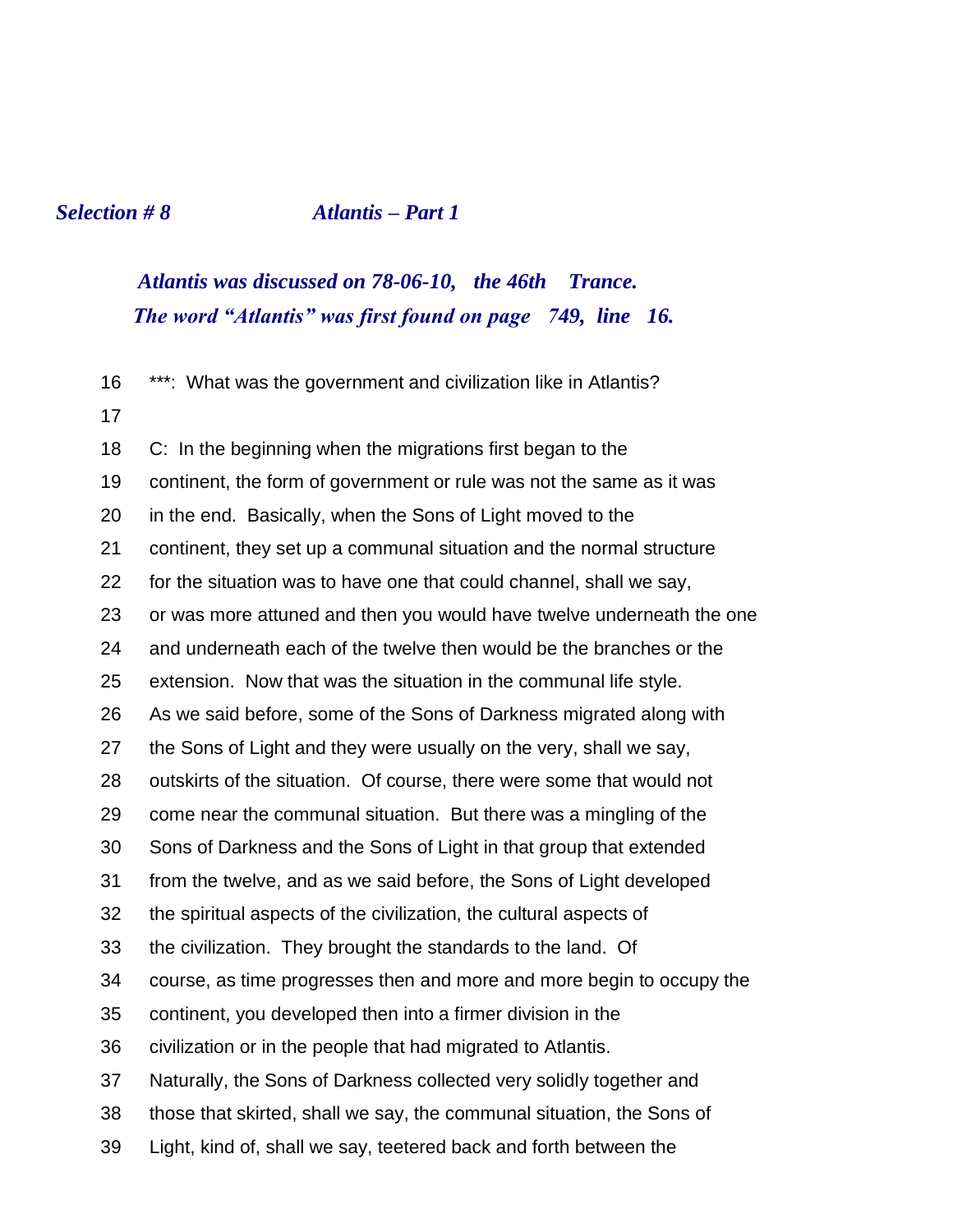Sons of Darkness and the Sons of Light. As the groups developed and grew stronger, as they multiplied, then you see the Sons of Darkness growing much stronger than the Sons of Light. They became the, shall we say, workers of the material realm, and in so doing they produced in excess of what they needed, regardless of what it was. Immediately they had arms for protection where the Sons of Light did not bother with such things; they moved to the land in peace and so they found the land peaceful. But the Sons of Darkness did not. They did not come to the land in peace so they did not find it peaceful. As time progresses then, the Sons of Darkness set up a system of government that is similar to present day monarchs. Of course, in their strength they overpowered the small communities of the Sons of Light and, shall we say, occupied them. Oh, they were allowed to exist, but they were watched very carefully. They automatically took the position, the Sons of Light, as the priests of their religious belief systems at that time and as the civilization grew, as the population grew, the Sons of Darkness then infiltrated the priesthood, infiltrated the temples and thus they became corrupted and brought about a greater control then by the Sons of Darkness of the masses. By having control of the worshipping system or the temple, they could feed to the masses whatever they wished. Although the Sons of Light were permitted to be figureheads, shall we say, they were manipulated in such ways so that they actually had no control of the situation and consequently then they began to isolate themselves as far as their spiritual beliefs. In the makeup of the governing of the land, it was automatically, shall we say, divided. As this segment moved in here and as that segment moved in there they became what you could refer to as colonies or states or dominions and each having its ruler. The motivating principle in the development of this rule was the Sons of Light. They would have gatherings or meetings on a regular basis in which they would discuss what was necessary for the maintenance of a good spiritual life and a good healthy physical body and so the Sons of Darkness weaved into this same structure their control. Later on, of course, they developed a central king. From time to time during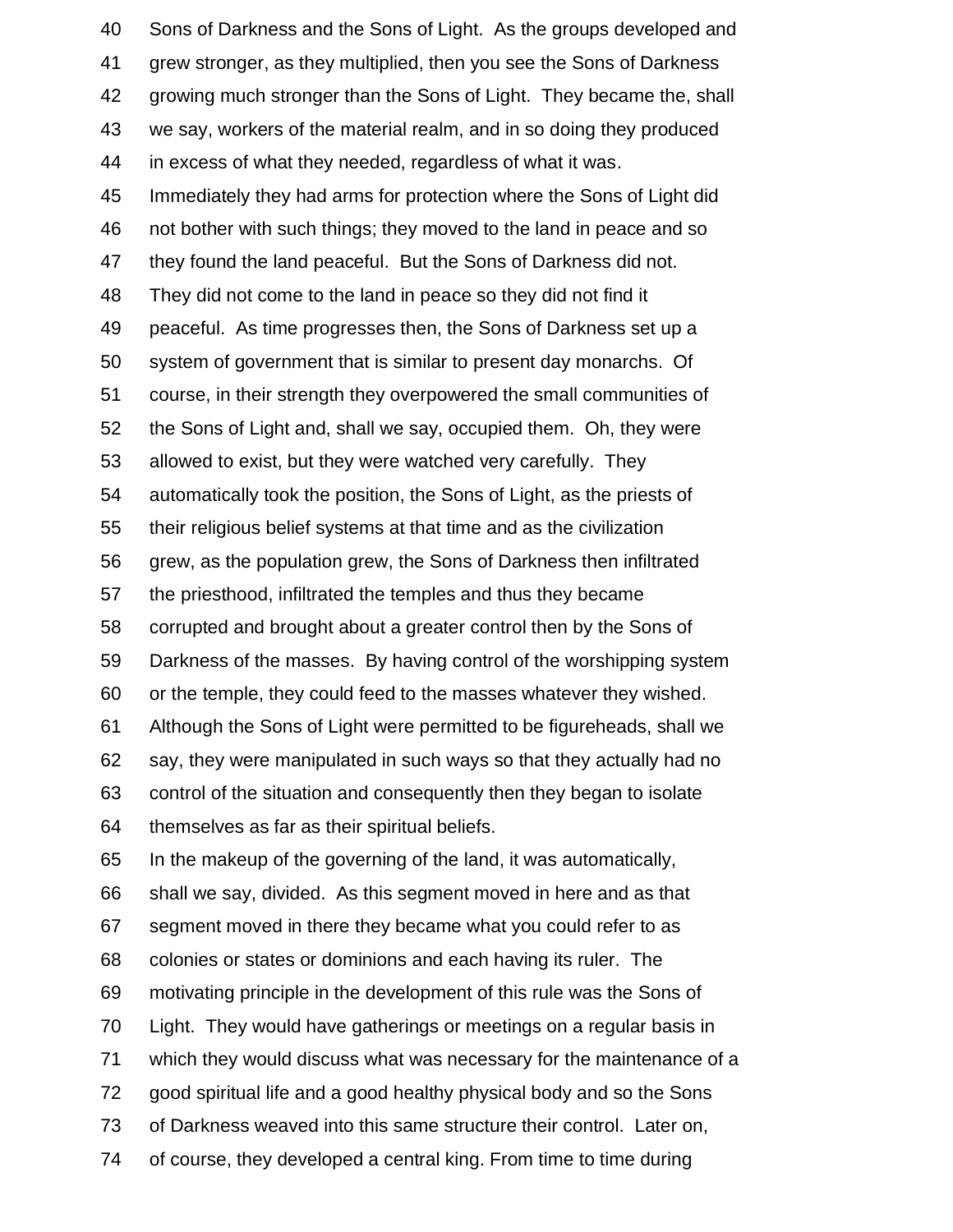the reigning powers one individual would inherit the throne of a dominion and that individual would not be classified truly as a Son of Darkness. That individual was basically a good person. The difference between that individual and the true Sons of Light and the true Sons of Darkness was that although the individual was basically godly, the individual did not really consciously understand his rightful position. So one could not say that such an individual was either a Son of Darkness or a Son of Light. It would be wisest then to consider that type of individual a good child of God, a good human being and so through all the time that Atlantis existed, from its very beginning to when it climbed to its peak it had a number of rulers that would be beneficial to mankind and a number of rulers that would be detrimental to mankind. Each dominion then was subdivided so that those who had favor of the ruling king would be appointed to those subdivisions and thus the rule was passed then from the monarch on down to those he chose to represent him. As far as civilization goes, there was very little division amongst the people in the very beginning. They were more or less blended together without social divisions but as the land began to prosper, as society began to develop, then we begin to see distinct classes of people. Also, as the Sons of Darkness came to the new continent they brought with them much of their needs and that was a subservient class that through Mu and Lemuria they had created. As they gained control then of Atlantis, this subservient class was increased, and as they gained control then and they developed the class system, those 100 at the very bottom were intermingled with the subservient class. Now, the subservient class was that which they had created that one might consider semi-developed animals. Those creatures that were neither true human nor true animal, but they were more or less, shall we say, monstrosities. They were animals that had been developed to mimic man. Thus one would not consider them true animal nor true man. 

\*\*\*: Could you give us a little example of what some of these

animals might have looked like?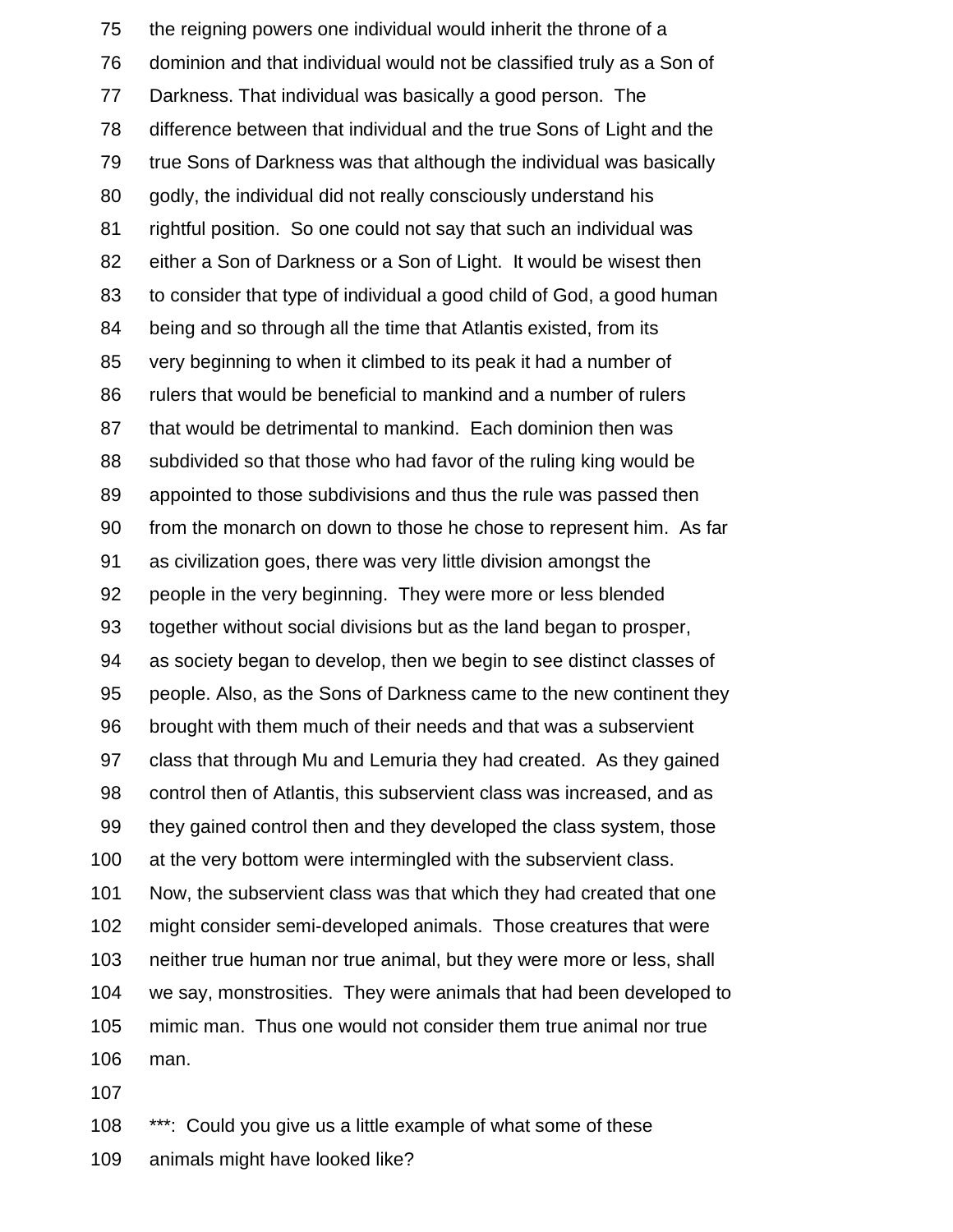| 111 | C: In the very earliest times of Mu and Lemuria, many of them were     |
|-----|------------------------------------------------------------------------|
| 112 | almost half-man and half-animal. In other words, that which you        |
| 113 | consider the centaur would actually have been an animal created for    |
| 114 | the satisfaction of the sexual desires of those in Mu and Lemuria,     |
| 115 | you see. By the time Atlantis came around, such animals then as that   |
| 116 | had been more or less done away with. Oh yes, there were a few of      |
| 117 | that type here or there, but basically they were, shall we say, a      |
| 118 | very rare breed. In Atlantis they created animals that were more       |
| 119 | human looking than animal and could function almost as adequately      |
| 120 | as a human being. But, of course, they were animal and were without    |
| 121 | soul.                                                                  |
| 122 |                                                                        |
| 123 | ***: How did they do this?                                             |
| 124 |                                                                        |
| 125 | C: To give some idea of how such things were accomplished, we would    |
| 126 | have to go back to the very beginning when there existed the ability   |
| 127 | with each individual, each being, to manipulate through the soul       |
| 128 | power, through the processes of the mind. In other words, the gifts    |
| 129 | of the soul or gifts of the spirit, would work through the             |
| 130 | process of the mind and in the very beginning then such games as       |
| 131 | controlling the development of the animals through the mental          |
| 132 | activities, actually through the soul activity, that would be          |
| 133 | funneled then through the mental activities of the semi-solid being    |
| 134 | or man. As these activities increased then the semi-solid being or     |
| 135 | man began to, shall we say, solidify to a greater degree. Now, this    |
| 136 | gives you a better understanding of the description we gave you of the |
| 137 | beginning time, man's proper function and man's improper function in   |
| 138 | the physical plane. At that time then man was able to produce things   |
| 139 | simply through the mind. As he began to become more gross, then it     |
| 140 | was necessary to function this production or productive facet through  |
| 141 | grosser extensions of the mind, thus the need for mechanical devices   |
| 142 | came about. Do you understand this?                                    |
| 143 |                                                                        |

\*\*\*: Yes.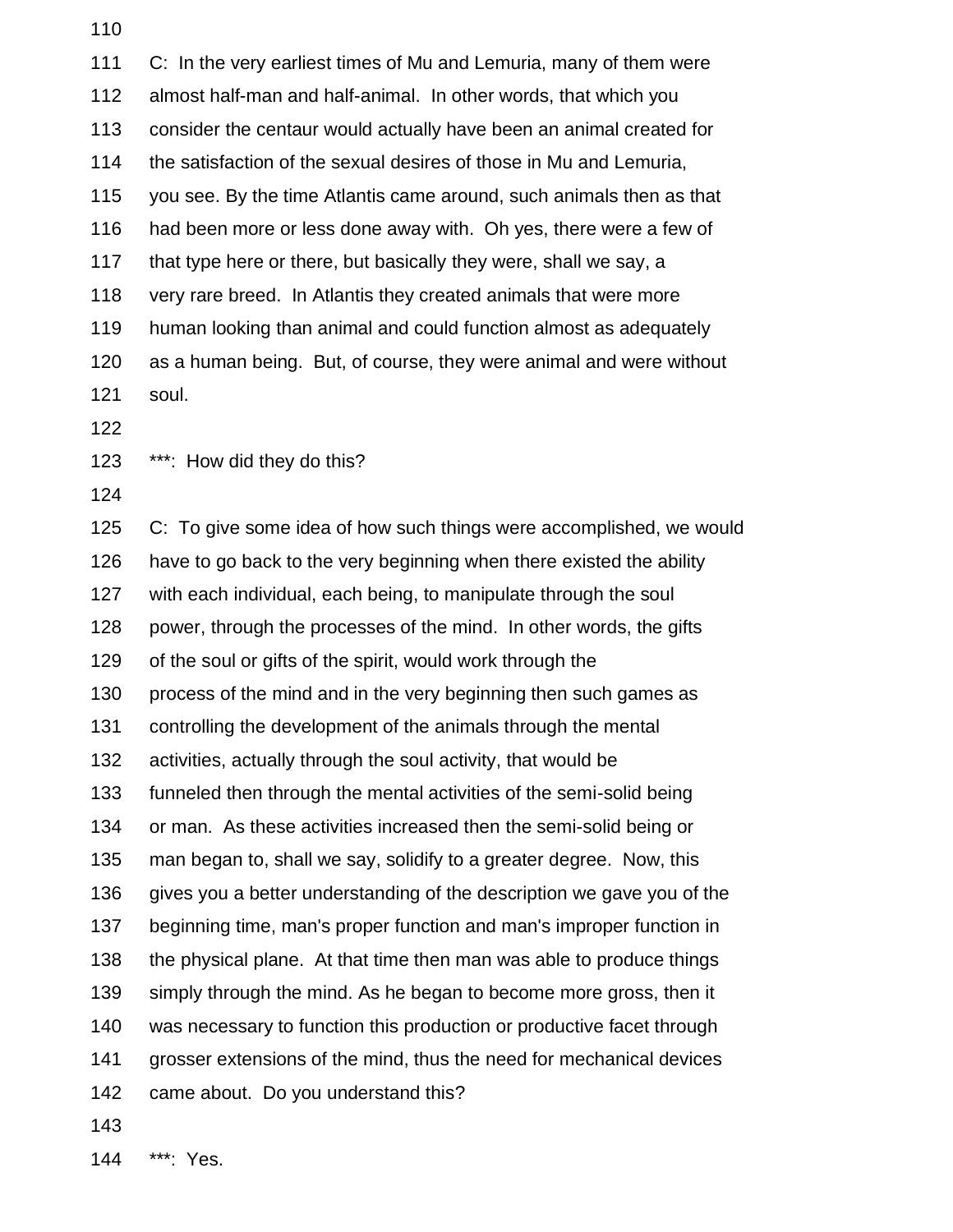| 146 | C: We hope you do. Very well. This is basically how, shall we say,    |
|-----|-----------------------------------------------------------------------|
| 147 | the technology of Mu developed. So it was the mental expression that  |
| 148 | created the gadgetries needed and through all this experimentation,   |
| 149 | all this time, they actually developed for this purpose very advanced |
| 150 | systems for tinkering or playing with nature. When the mental         |
| 151 | faculties became too gross so that the spiritual faculties could no   |
| 152 | longer manifest properly, then before that avenue was shut down they  |
| 153 | began to develop tools of their trade. Consequently, they ended with  |
| 154 | advanced laboratories for playing with creation.                      |
| 155 |                                                                       |
| 156 | ***: Is this in reference to cloning?                                 |
| 157 |                                                                       |
| 158 | C: Well, cloning is quite crude, but given enough time and you will   |
| 159 | have your Atlantis recur in its highest corrupt state.                |
| 160 |                                                                       |
| 161 | ***: I really don't understand about the mechanics of that but it     |
| 162 | seems like a dangerous question to ask to me.                         |
| 163 |                                                                       |
| 164 | C: If you think we are going to give you the process by which it was  |
| 165 | done, do not be so foolish. You will have it soon enough. Very well.  |
| 166 | When the spiritual faculties could no longer function as readily      |
| 167 | through the mind power and as the physical body became grosser and    |
| 168 | grosser, then the last effort of the ego was to develop laboratories  |
| 169 | and instrumentation by which this could be done similar to your       |
| 170 | cloning process now, but, as we said, the process that you have at    |
| 171 | the present time is very crude. You are still in the caveman days.    |
| 172 | Now, these creations of man became their responsibility under Divine  |
| 173 | Law and any abuse of these creations then man became charged with so  |
| 174 | he begins to build up karmas that would normally not have existed had |
| 175 | he moved to some other avenue of play and self-glorification. These   |
| 176 | laboratories of creation then were once again re-established in       |
| 177 | Atlantis, but by this time they had lost their, shall we say, polish. |
| 178 | As the abilities of the soul diminish, so do the abilities of the     |
| 179 | mind diminish so that by that time there had been enough grossness    |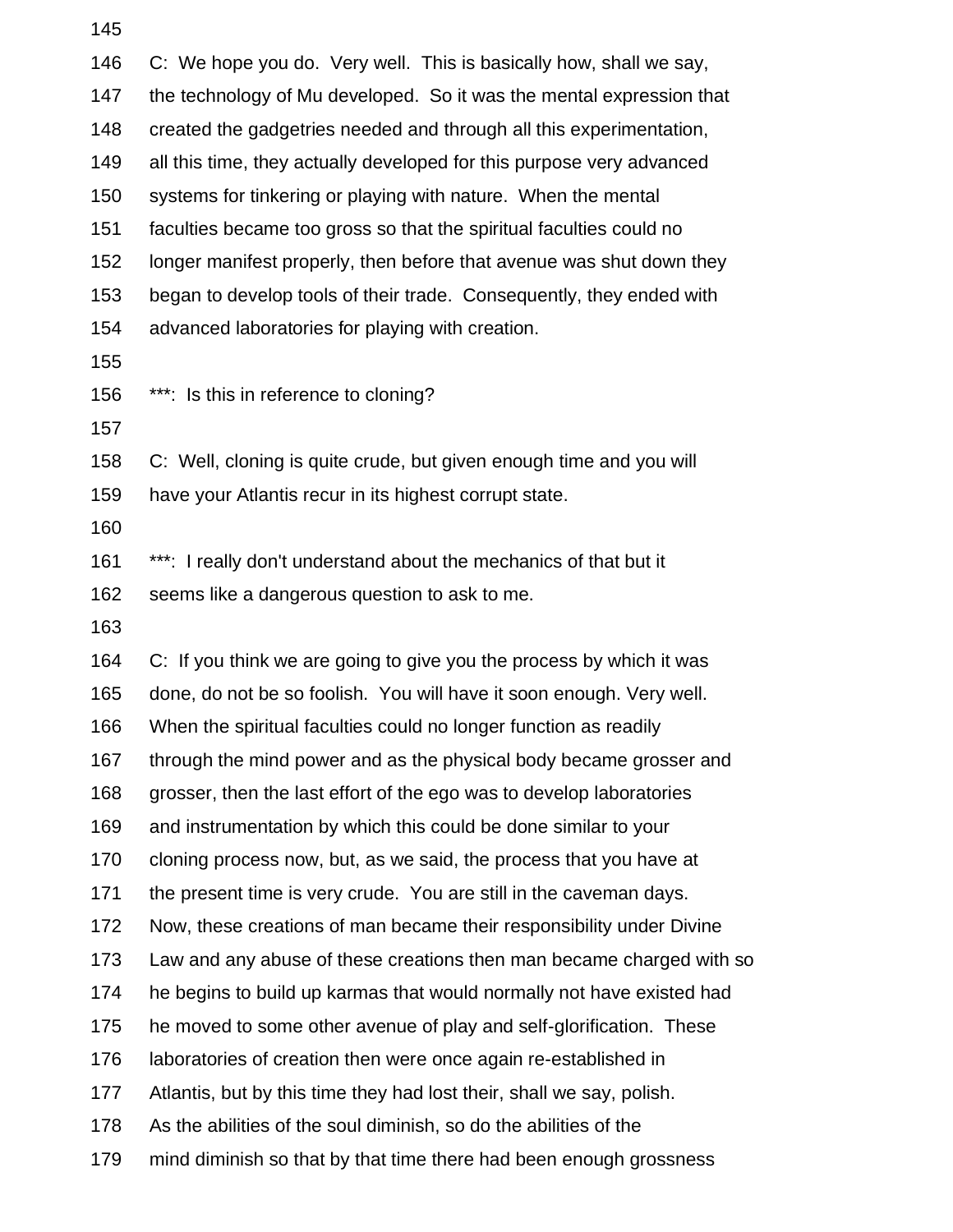instilled into the whole situation where the creation of a subservient class was quite crude. Then they began to feel that they could turn these animals in more nearly perfect human beings so that for warring purposes they could be better controlled because these subservient creations could not always be depended on; they had to be watched and watched very carefully since basically they were animal and although they had been bred for habit purposes, they still had not perfected an animal that could be completely trained. Many of the subservient animals were bred to look more human than animal and again these were sold to the highest bidder for the satisfaction of personal desires. Those that were, shall we say, less human looking were sold to the buyers for work purposes. Eventually, the lower class people then became intermingled with these creations so that there was a definite blending or merging, that in time it was hard to tell which was which. 196 \*\*\*: Did these creations have any kind of feelings or emotions, if they didn't have a soul? C: Feelings and emotions as YOU understand them that are given life by the fact that you have a soul or you are a spirit, no, but nevertheless, they did have feelings, they did have emotions but not of the same quality as what you have. They experienced pain; they experienced affection; they could give affection; and they could give pain. These were creatures brought into existence by man, not by God, consequently, they were man's charge, they were man's responsibility, and man eventually had to answer for such abnormal creations. In some do-good efforts there had been established laboratories or temples or whatever you wish to call them, whereby these animals could be more completely turned into human beings by raising the conscious factor of that animal so as to make it more human, more spiritual. In other words, it was man's feeble attempt

- at delivering a soul to these animals, and there was, shall we say, a
- very firm effort put forth. The other, shall we say, extreme, was
- that in the time of Mu and Lemuria as the Sons of Darkness reached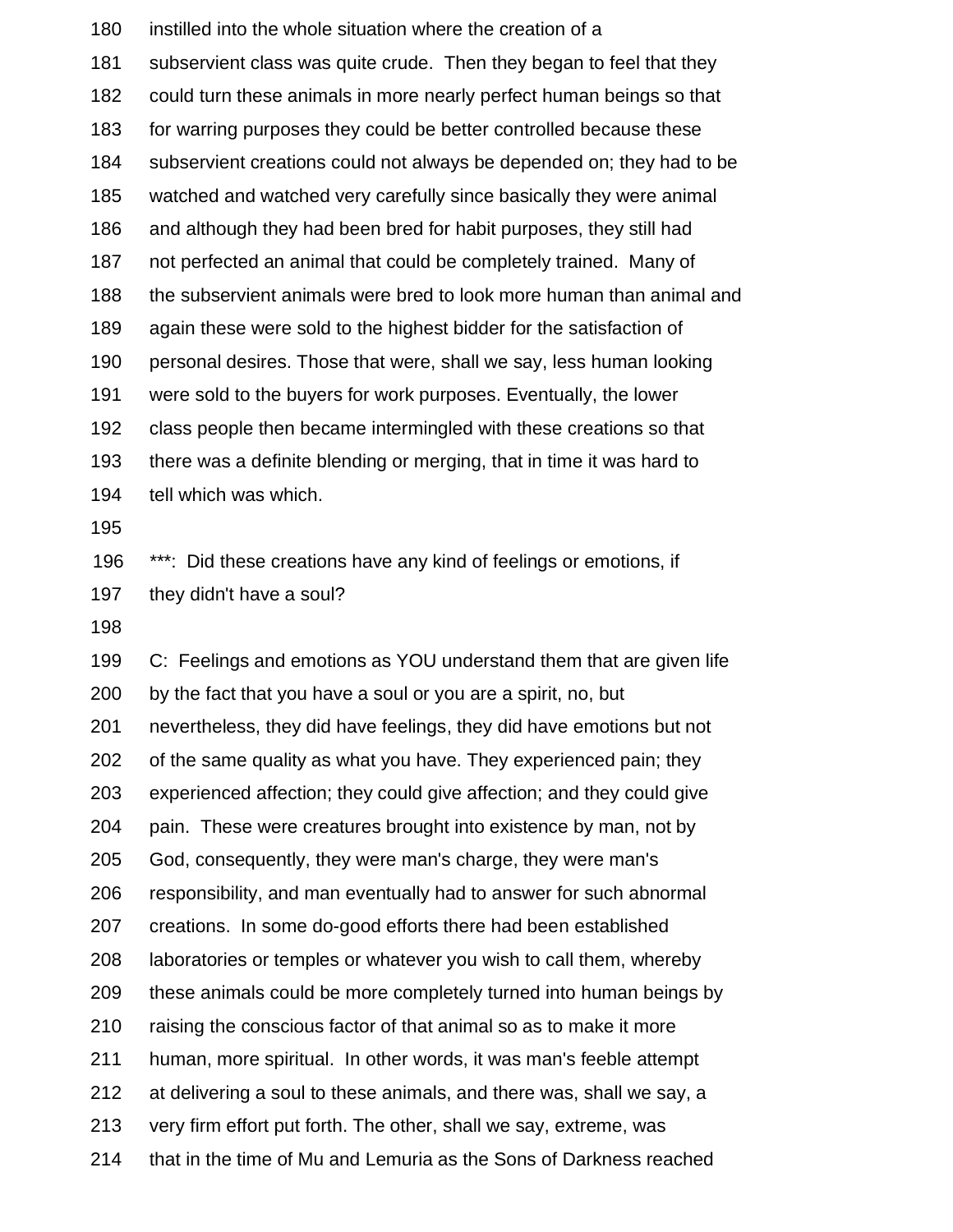| 215 | their ultimate power, they began to take true creations of God, true  |
|-----|-----------------------------------------------------------------------|
| 216 | beings, and create animals out of them. At first through the mental   |
| 217 | processes in the very beginning they were able to, shall we say,      |
| 218 | clone a human being into half-human and half-animal. Now, not clone   |
| 219 | in the normal sense as you have mentioned it, but they attempted to   |
| 220 | genetically change that being so that upon its birth it was no longer |
| 221 | completely human but was part animal physically and so they developed |
| 222 | then a strain of beings such as these, and those were very definitely |
| 223 | incorporated in these animal beings and so you had a mass then of     |
| 224 | beings that were similar in appearance yet half, shall we say, were   |
| 225 | true animal and half were true human beings, true Children of God.    |
| 226 | Now, this half real human and half animal became the karmic debt of   |
| 227 | those who created them and so as they passed on then and returned,    |
| 228 | they returned into those very creatures that they had created. And so |
| 229 | then again in Lemuria and in Atlantis, efforts were set forth to      |
| 230 | correct such situations. Eventually there was enough correction made  |
| 231 | so that such karmic situations no longer exist today. Unfortunately,  |
| 232 | it would appear to all of you that possibly such a situation would    |
| 233 | develop again. One statement to that. Never will it reach the         |
| 234 | degree that it did before. By that time Well, we have given you       |
| 235 | enough.                                                               |
| 236 | ***: When you are saying that spirit, man, solidified into the        |
| 237 | physical form. Did this take place at Mu or into what is Mu?          |
| 238 |                                                                       |
| 239 | C: Yes, yes, (***).                                                   |
| 240 |                                                                       |
| 241 | ***: Anybody have any more questions about that?                      |
| 242 |                                                                       |
| 243 | ***: I did wonder how the first ruler was chosen?                     |
| 244 |                                                                       |
| 245 | C: In the Sons of Light there is a progression, shall we say, a       |
| 246 | moving or a giving of position from one to another. In twelve         |
| 247 | individuals one will naturally stand out, not by, shall we say,       |
| 248 | necessarily the outward actions, but sometimes by the inner actions,  |
| 249 | and so with the Sons of Light, all leaders, if you wish to term them  |